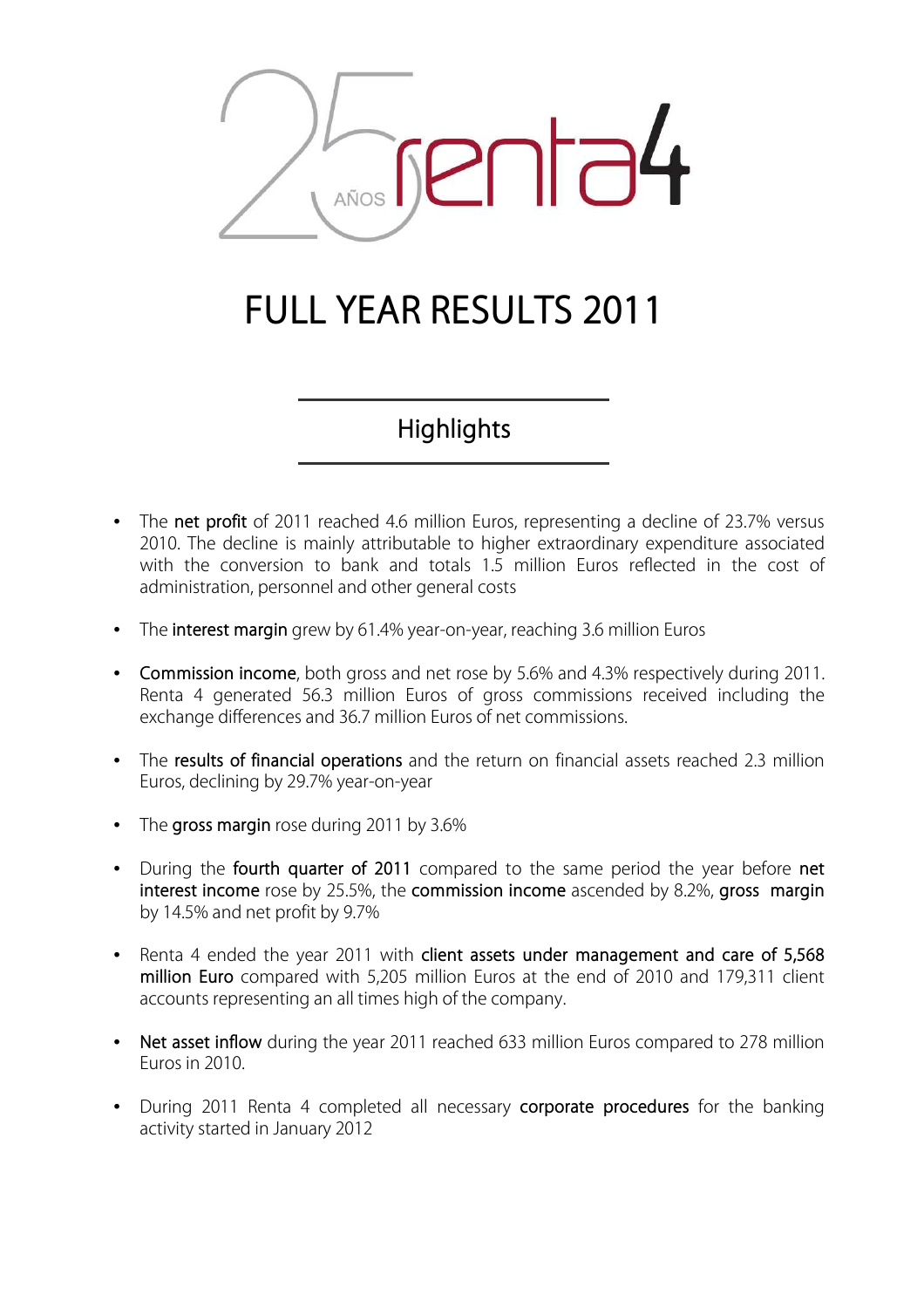- Additionally Renta 4 established in Dublin, Ireland an umbrella company **"Renta 4 Investment Funds PLC"** aiming at a mayor international acceptance of its funds and investment products.
- Renta 4 opened an **office in Santiago de Chile** for the purpose of starting activities in Latin America
- *The results are presented in a new format consistent with the way of presentation of the banking sector*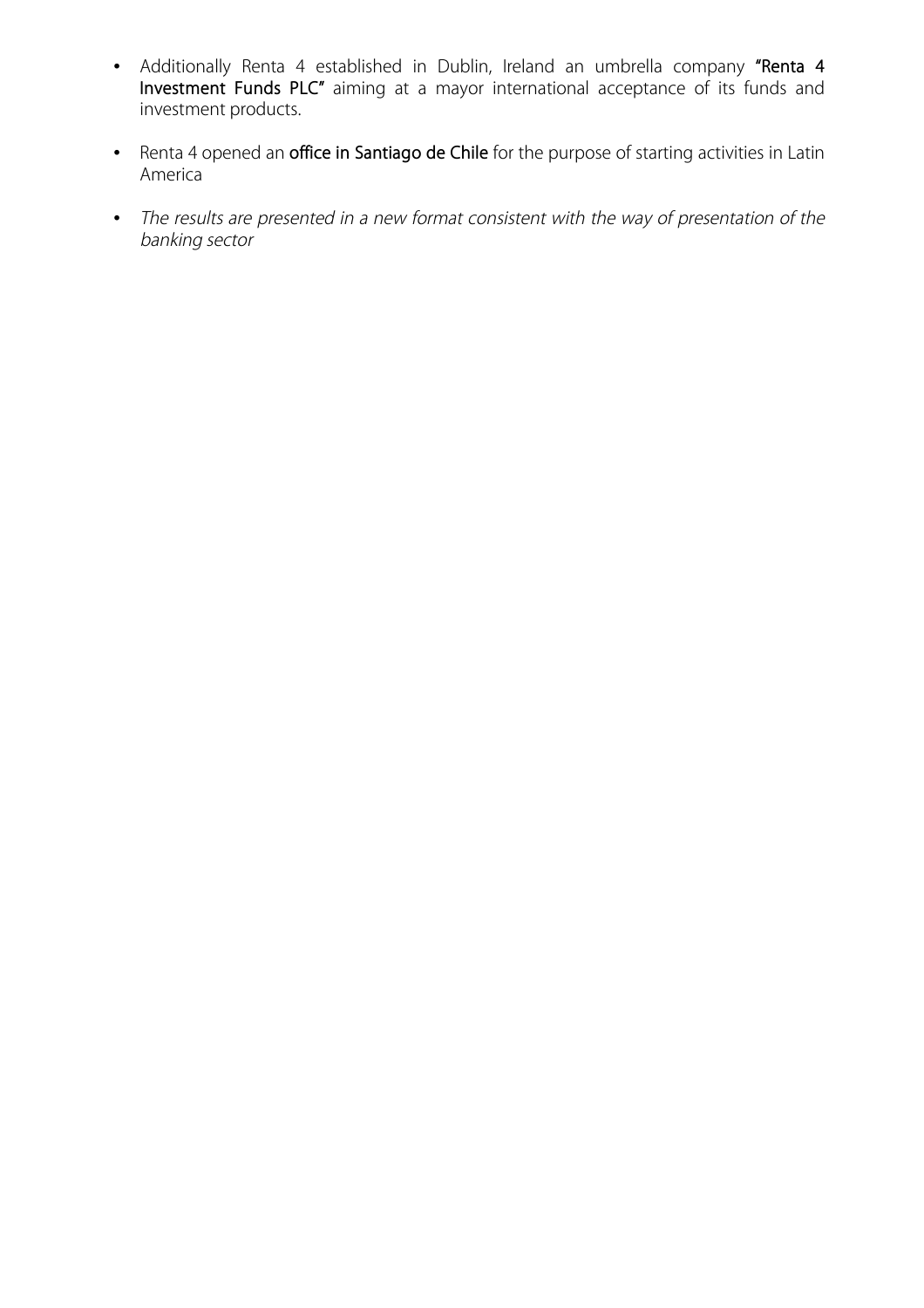# **Main Figures**

| <b>Operational Data</b>                   | Dec. 11     | Dec. 10     | %            |
|-------------------------------------------|-------------|-------------|--------------|
| Number of clients                         | 179,311     | 156,183     | 14.8%        |
| Renta 4 Network                           | 48,574      | 46,365      | 4.8%         |
| Third Part Network(s)                     | 130,737     | 109,818     | 19.0%        |
| Assets under Management, Custody and Care | 5,568       | 5,205       | 7.2%         |
| Stock market and Equity Instruments       | 3,609       | 3,410       | 5.8%         |
| <b>Investment Fund Assets</b>             | 817         | 790         | 3.4%         |
| <b>Pension Fund Assets</b>                | 292         | 254         | 15.0%        |
| Assets in SICAVs                          | 481         | 495         | $-2.8%$      |
| Others                                    | 369         | 256         | 44.1%        |
| Financials (Euros thousand)               |             |             |              |
| <b>Commissions Income</b>                 | 55,217      | 52,281      | 5.6%         |
| Net Interest Income                       | 3,606       | 2,234       | 61.4%        |
| <b>Financial Operations Result</b>        | 1,888       | 2,809       | $-32.8%$     |
| <b>Operative Cost</b>                     | 32,177      | 29,374      | 9.0%         |
| <b>Gross Margin</b>                       | 41,843      | 40,387      | 3.6%         |
| <b>Operating Profit</b>                   | 6,600       | 8,413       | $-21.6%$     |
| <b>Net Profit</b>                         | 4,588       | 6,010       | $-23.7%$     |
| <b>Earnings Per Share</b>                 | 0.12        | 0.15        | $-23.7%$     |
| <b>Employees</b>                          |             |             |              |
| Staff 31. December 2011                   | 300         | 290         | 3.5%         |
| <b>Branches</b>                           | 163         | 157         | 3.8%         |
| <b>Head Office</b>                        | 137         | 133         | 3.0%         |
| Nº of Branches                            | 58          | 58          | 0%           |
| <b>Share</b>                              |             |             |              |
| Ticker (Reuters/Bloomberg/Adrs)           | RTA4.MA     | RTA4.MA     | <b>RSVXY</b> |
| Quote $(\epsilon)$                        | 5.02        | 4.90        | 2.45%        |
| Capitalization $(E)$                      | 204,279,879 | 199,396,695 | 2.45%        |
| <b>Market Capitalisation</b>              | 40,693,203  | 40,693,203  |              |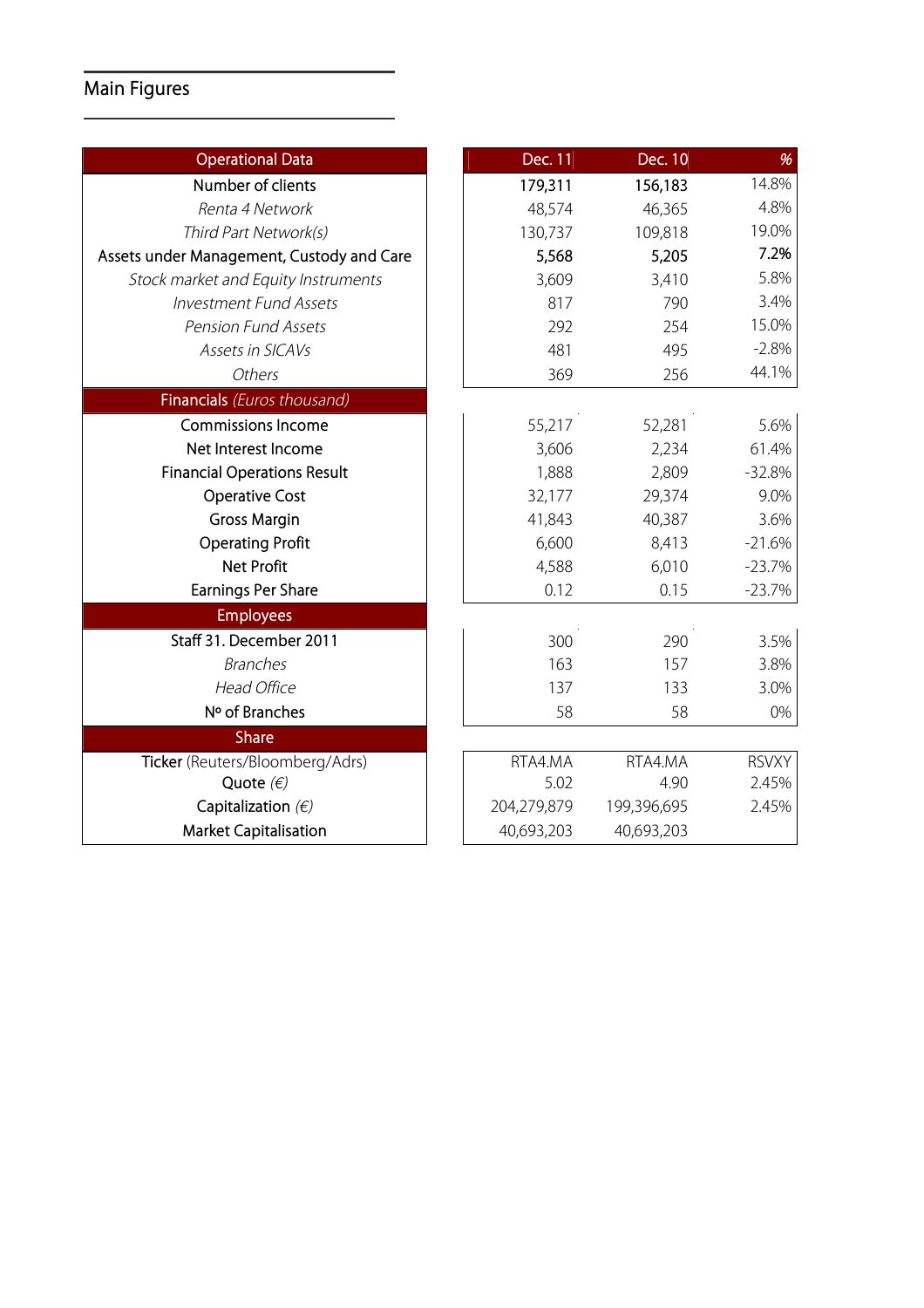#### **Consolidated Income Statement**

|                                                                          | 4Q 2011  | 4Q 2010  | %        | AC C 2011 | <b>ACC 2010</b> | %         |
|--------------------------------------------------------------------------|----------|----------|----------|-----------|-----------------|-----------|
| Interest and similar income                                              | 2,269    | 1,541    | 47.2%    | 7,668     | 4,673           | 64.1%     |
| Interest expense and similar charges                                     | $-1,181$ | $-674$   | 75.2%    | $-4.062$  | $-2,439$        | 66.5%     |
| NET INTEREST INCOME                                                      | 1,088    | 867      | 25.5%    | 3,606     | 2,234           | 61.4%     |
| Return on equity instruments                                             | 128      | 127      | 0.8%     | 396       | 441             | $-10.2%$  |
| Share of profit (loss) of entities accounted for using the equity method | $-404$   | $-73$    | 453.4%   | $-519$    | 115             | $-551.3%$ |
| Fee and commission income                                                | 14,558   | 13,449   | 8.2%     | 55,217    | 52,281          | 5.6%      |
| Fee and commission expenses                                              | $-5,272$ | $-4,662$ | 13.1%    | $-19.597$ | $-18.136$       | 8.1%      |
| Gains or losses on financial assets and liabilities (net)                | 2,262    | 1,171    | 93.2%    | 1,888     | 2,809           | $-32.8%$  |
| Exchange differences (net)                                               | 271      | 287      | $-5.6%$  | 1,103     | 1,021           | 8.0%      |
| Other operating income                                                   | 105      | 57       | 84.2%    | 405       | 253             | 60.1%     |
| Other operating expenses                                                 | $-606$   | $-628$   | 3.5%     | $-656$    | $-631$          | 4.0%      |
| <b>GROSS MARGIN</b>                                                      | 12,130   | 10,595   | 14.5%    | 41,843    | 40,387          | 3.6%      |
| Administrative expenses:                                                 | $-7,616$ | $-6,430$ | 18.4%    | $-29,800$ | $-27,049$       | 10.2%     |
| a) Personnel expensesl                                                   | $-4,189$ | $-3,888$ | 7.7%     | $-16,712$ | $-15,592$       | 7.2%      |
| b) Other administrative expenses                                         | $-3,427$ | $-2,542$ | 34.8%    | $-13,088$ | $-11,457$       | 14.2%     |
| Depreciation and amortisation                                            | $-618$   | $-613$   | 0.8%     | $-2,377$  | $-2,325$        | 2.2%      |
| Provision expenses (net)                                                 |          | 0        | 0.0%     | $-190$    |                 | 0.0%      |
| Impairment losses on financial assets (net)                              | $-2,622$ | $-2,090$ | 25.5%    | $-2,876$  | $-2,600$        | 10.6%     |
| <b>OPERATING PROFIT</b>                                                  | 1,274    | 1,462    | $-12.9%$ | 6,600     | 8,413           | $-21.5%$  |
| <b>PROFIT(LOSS) BEFORE TAX</b>                                           | 1,274    | 1,462    | $-12.9%$ | 6,600     | 8,413           | $-21.5%$  |
| Income tax                                                               | $-259$   | $-537$   | $-51.8%$ | $-2,012$  | $-2,403$        | $-16.3%$  |
| PROFIT FOR THE YEAR FROM CONTINUING OPERATIONS                           | 1,015    | 925      | 9.7%     | 4,588     | 6,010           | $-23.7%$  |
| CONSOLIDATED PROFIT (LOSS) FOR THE YEAR                                  | 1,015    | 925      | 9.7%     | 4,588     | 6,010           | $-23.7%$  |
| a) Profit (loss) attributed to the parent                                |          |          |          | 4,578     | 6,034           | $-24.1%$  |
| b) Profit (loss) attributed to minority interests                        |          |          |          | 10        | $-24$           | $-141.7%$ |
| <b>EARNINGS PER SHARE</b>                                                |          |          |          |           |                 |           |

| <b>EARNINGS PER SHARE</b>                            |            |         |               |
|------------------------------------------------------|------------|---------|---------------|
| <b>Basic</b><br>per share (euros)<br>: earnings      | <b>v.i</b> | ◡.<br>. | $3.7\%$       |
| <b>Dilute</b><br>' share (euros)<br>.ed earnings per | <b></b>    | υ.ι.    | 23.7%<br>2J.I |

In thousand Euros

### **Summary of Income and Expenses**

|                                             | <b>FY 11</b> | FY 10     | %       |
|---------------------------------------------|--------------|-----------|---------|
| Interest Income                             | 3.606        | 2.234     | 61,4    |
| Net commissions                             | 36.723       | 35.166    | 4,4     |
| Commissions income and exchange differences | 56.320       | 53.302    | 5,7     |
| Commissions paid                            | $-19.597$    | $-18.136$ | 8,1     |
| Gains on Financial assets and dividends     | 2.284        | 3.250     | $-29,7$ |
| Other operating expenses                    | $-770$       | $-263$    | 192,8   |
| <b>Gross Margin</b>                         | 41.843       | 40.387    | 3,6     |
| Operating expenses                          | $-32.177$    | $-29.374$ | 9,5     |
| Operative Result before provisions          | 9.666        | 11.013    | $-12,2$ |
|                                             |              |           |         |
| <b>Solvency Ratio</b>                       | 16.61        | 17.99     | in %    |

#### **Operating Data**

The **pace of commercial activity maintained** by Renta 4 was evident yet again in 2011 in the growth shown by the main operating data, particularly the increase in the number of customer accounts and the amount of net money inflow.

**Assets under management, custody and care** at 31st December 2011 stood at 5,568 million Euros, up 7.2% on year end 2010. The **net asset inflow** reached 633 million Euro after 278 million Euros in 2010.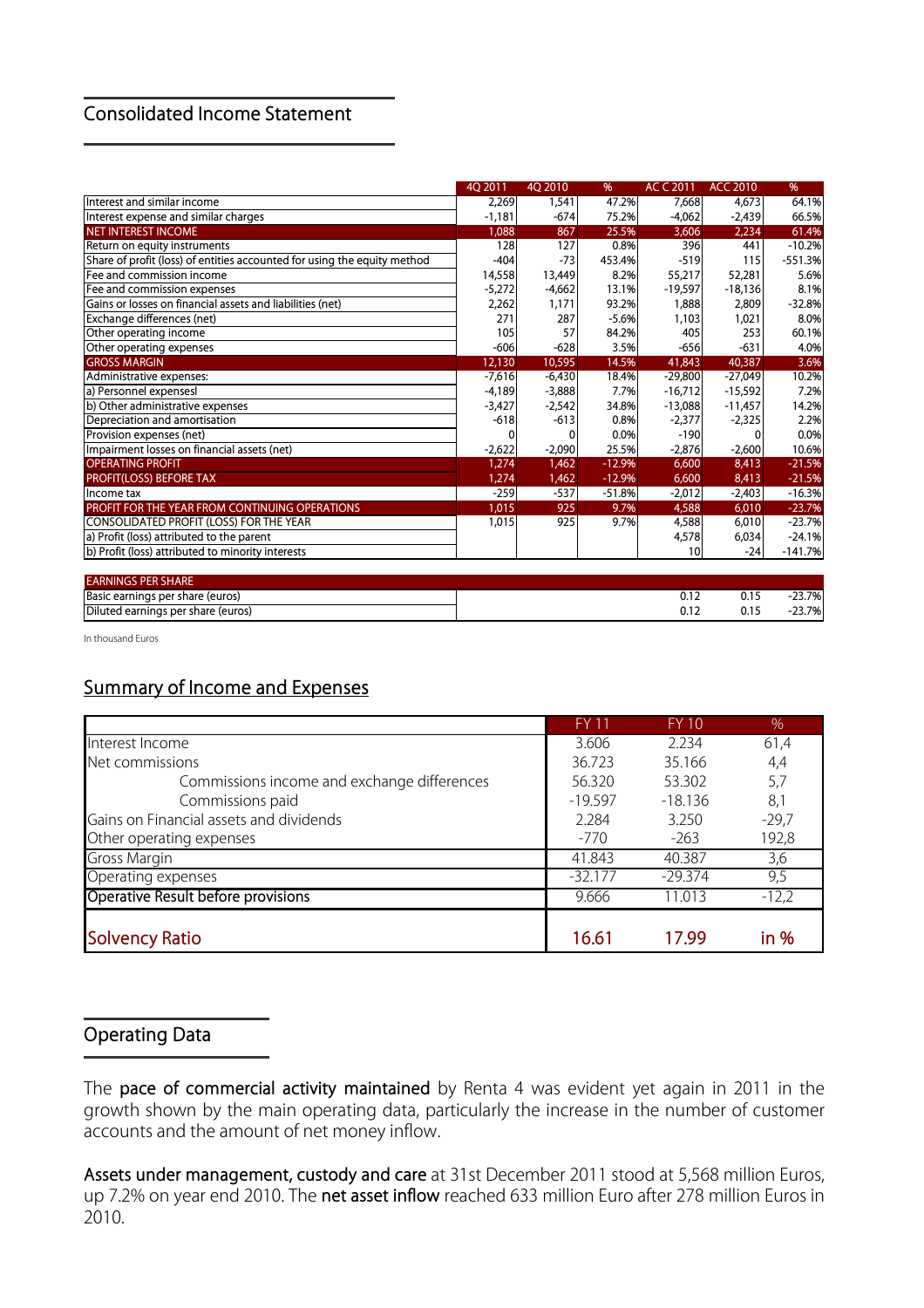**Assets under management in mutual funds** at the end of December of 2011 stood at 654 million Euros in 37 fund vehicles. Special attention merits the development of assets under management in **Renta 4 Gestora**. During the year the AUM rose by 16% compared to a slump of 7.4% in overall AUM in the Spanish investment industry in mutual funds as published by Inverco.

As for **SICAVs**, Renta 4 managed 481 million Euros at the end of December 2011, a level slightly lower than the year before and corresponding to a market share of 1.46%.

The assets under management in **pension funds** reached 292 million Euros, contrasting with 254 million Euros at the end of 2010 posting a growth of 15.0% versus 2010.

The **pace of new clients** continued at satisfactory levels. Thus the **total number of client accounts** was at 179,311, up 14.8% year-on-year. Of these, 48,574 (+4.8%) belong to the Renta 4 network and 130,737 to third party networks (+19.0%).

#### **Revenues**

#### • **Fourth quarter 2011 (October-December)**

**Total revenues after tax** amounted in the last quarter of 2011 to 1.015 million Euros increasing by 9.7% versus the result of the same period 2010.

**Commission income** reached 14.6 million Euros compared to 13.4 million Euros the year before, a growth of 8.2%. In net terms, i.e. commissions earned minus commissions paid, during the last quarter net commissions rose to 9.3 million Euros, 5.7% more than in the same period of the last business year.

By business line, "**Brokerage fees"** were 9.8 million Euros, up 15.7% on the 8.5 million Euros recorded in the fourth quarter of 2010. Noteworthy was the good performance of income from derivatives on international markets with a growth in excess of 40%, which were helped by a high volatility environment in the last quarter of the year.

 "**Asset management fees"**, weathered the storm well and summed 3.6 million Euros, a decline of only 2.3% year-on-year. The asset managing company Renta 4 Gestora SGIIC saw a decrease of fee income of 6.4% mainly attributable to less performance fees during the period. The income from pension funds and managed accounts kept a positive track and increased by 13.0% and 6.8% year-on-year respectively.

Comisión income derived from **"Corporate Services"** suffered a retreat to 1.1 million Euros during the last quarter of 2011, a decline of 12.3% versus the same period the last business year.

Ultimately the **"Financial Margin"** during Q4/2011 amounted to 1.1 million Euros; rising by 25.5% year-on year.

#### • **Accumulated 2011 (January-December)**

**Total revenues after tax** reached 4.6 million Euros compared to 6.0 million Euros in 2010, thus declining by 23.7%. The decline is mainly due to higher cost triggered by the implementation of procedures and technology needed for the Bank licence and the general improvements in the IT systems of Renta 4.

"**Commission Income"** grew by 5.6% year-on-year and reached 55.2 million Euros. In net terms, excluding the commissions paid to third parties, the cumulative growth during the year ascended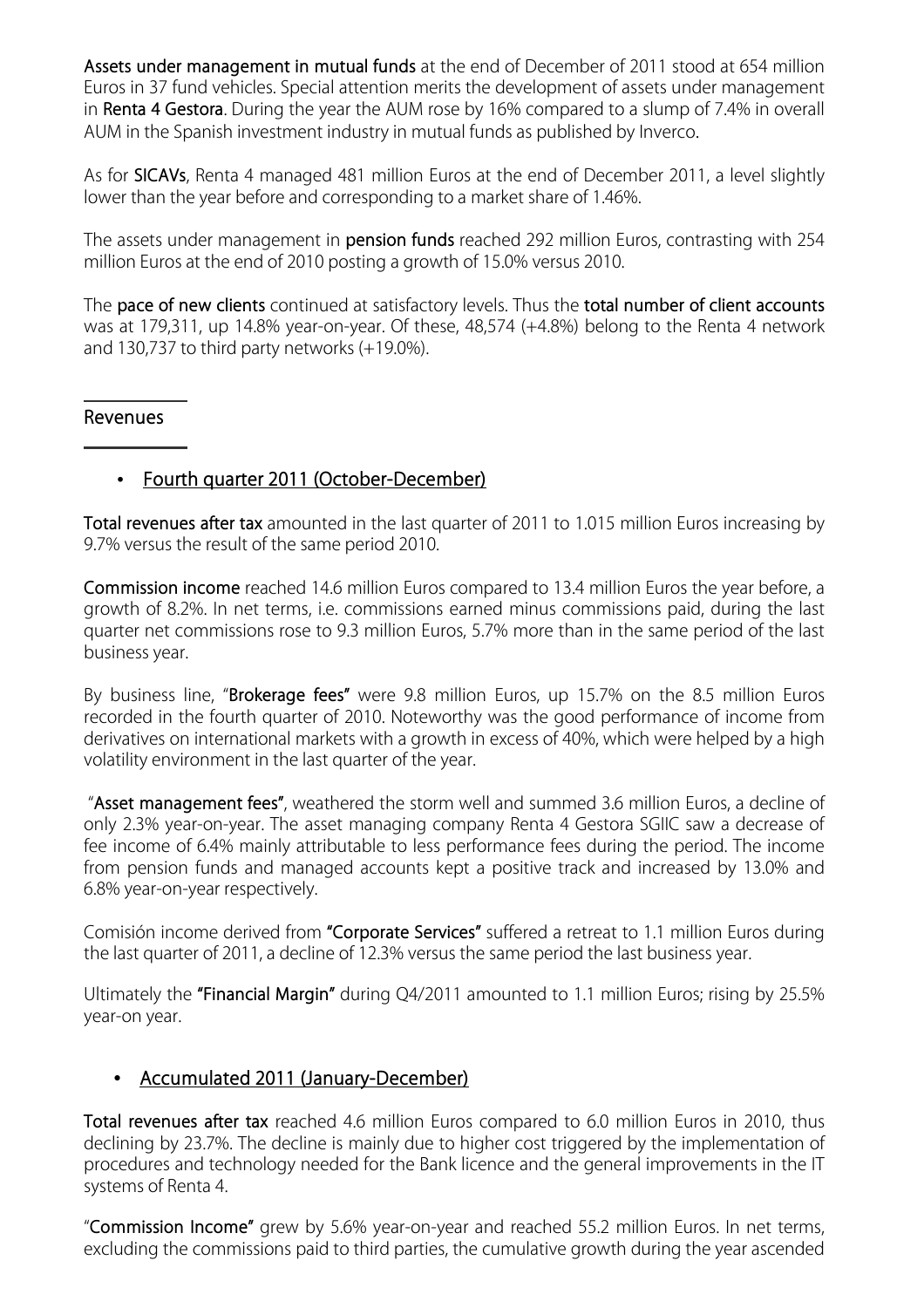to 4.3%, in absolute terms 35.6 million Euros. To this figure the exchange differences of 1.1 million Euros in 2011 should be added; versus 1 million Euros in 2010. It is worth mentioning the increment of 8.1% of commissions paid, fundamentally caused by the increasing share of brokerage clients operating in international markets.

Commission income from the business line "**Asset Management"** was reported at 13.0 million Euros contrasting with the 13.7 million Euros of the year before; a decline of 5.4% year-on-year reflecting the high volatility of the financial markets during 2011 and the lesser income of performance fees.

The business line **"Corporate Services and others"** generated commission income of 4.8 million Euros during 2011 staying 10.3% short of the result of 2010.

The **"Financial Margin"** exceeded by more than 61% the amount of the last business year and totalled 3.6 million Euros. This effect is mainly due to better interest on the Company's placements.

**Costs** 

#### • **Fourth quarter 2011 (October-December)**

**"Operating expenses"** including depreciation and amortization, rose by 17.0% reaching 8.2 million Euros.

**"Personnel expenses"** summed 4.1 million Euros during the quarter, a growth of 7.7% year-onyear. "**Administrative expenses**" ascended to 7.6 million Euros rising by 18.4% year-on-year.

Finally the line "**Amortisation"** stayed without significant change to 2010 reaching 0.6 million Euros.

#### • **Accumulated 2011 (January-December)**

 The **"Cost of Operation"** reached 29.8 million Euros in the business year 2011 versus 27.0 Million Euros the year before; an increase of 10.2% year-on-year. This amount is in line with company projections at the end of 2010 pointing to total cost including amortisation and depreciation in the neighbourhood of 33 million Euros. The cost increase is fundamentally linked to the enhancement of IT systems and changes in operative procedures needed for getting a bank as well as new business lines.

Split-up by components, "**Personnel expenses"** rose by 7.2% during the year and summed 16.7 million Euros. It is due to higher variable pay and a rise in the number of employees from 290 to 300, due to the higher activity level and the new business lines.

The other cost component **"General cost of administration"** increased by 14.2% reaching 13.1 million Euros compared to 11.5 million Euros during 2010. Mainly responsible for the increase are adaptation costs in the course of becoming a Bank, new business developments in the IT area, as well as the investments in location changes of several Renta 4 branches including the upgrades of installations and hardware. A part of aforementioned expenses were of extraordinary nature and are not recurrent.

Finally, **depreciation** stayed at 2.4 million Euros almost unchanged with a slight increment of 2.2% year-on-year.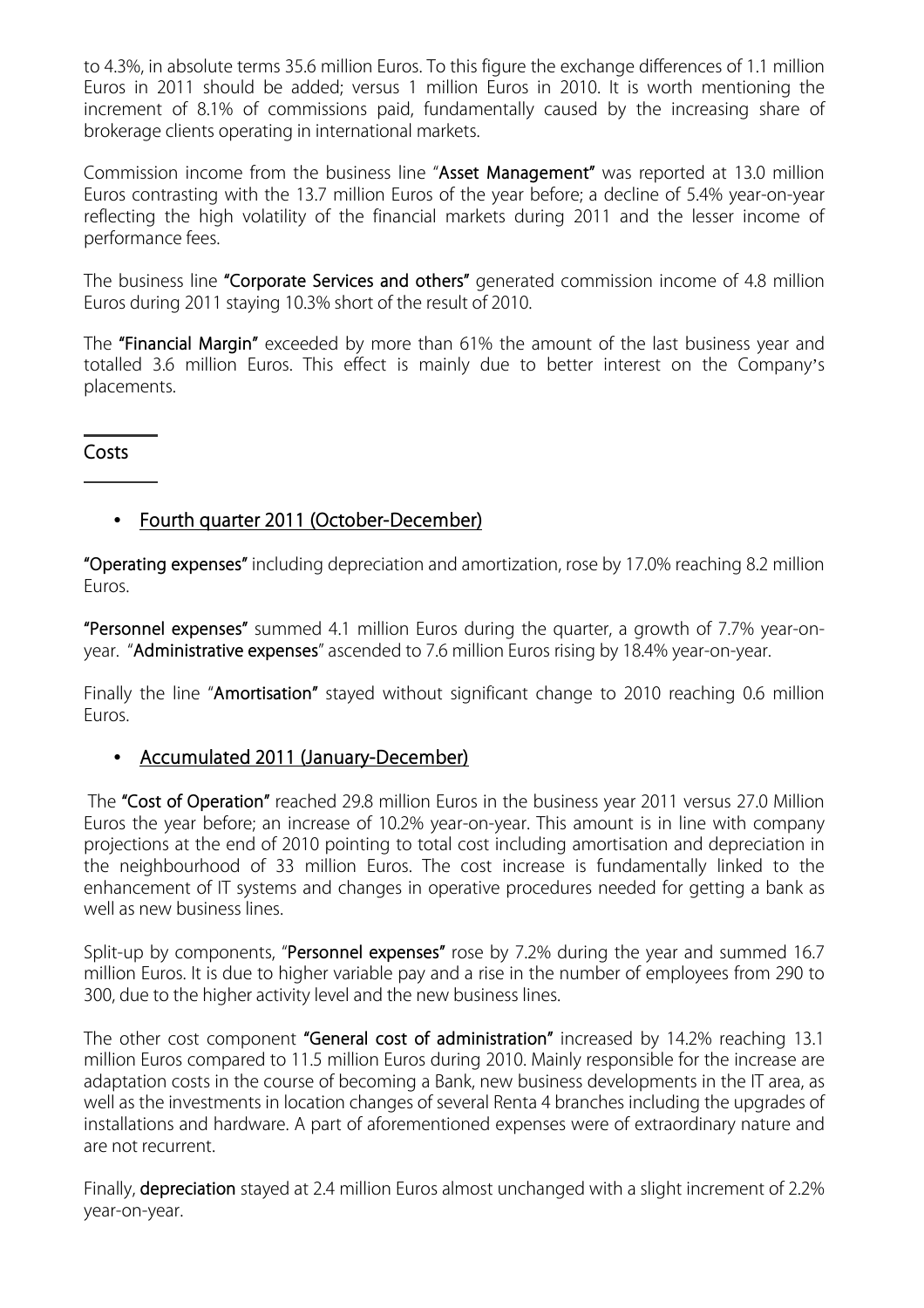#### **Market situation and outlook**

We expect **markets to stay difficult and complicated** during 2012.

In this context we hope to achieve a rise in activity and in our profit both due to the new bank procedures, the new business lines added and the higher assets under management and administration compared to last year.

Renta Banco has a **solvency ratio** of 17% doubling the percentage required by European regulation.

Renta 4 is considering the current business year the year of going **international** with its activity. For that purpose Renta 4 established in Dublin, Ireland an umbrella company **"Renta 4 Investment**  Funds PLC" aiming at a mayor international acceptance of its funds facilitating the access for international investors and closed agreements with distributors in France and Germany. Additionally, Renta 4 opened an office in Santiago de Chile and will start activities in Latin America.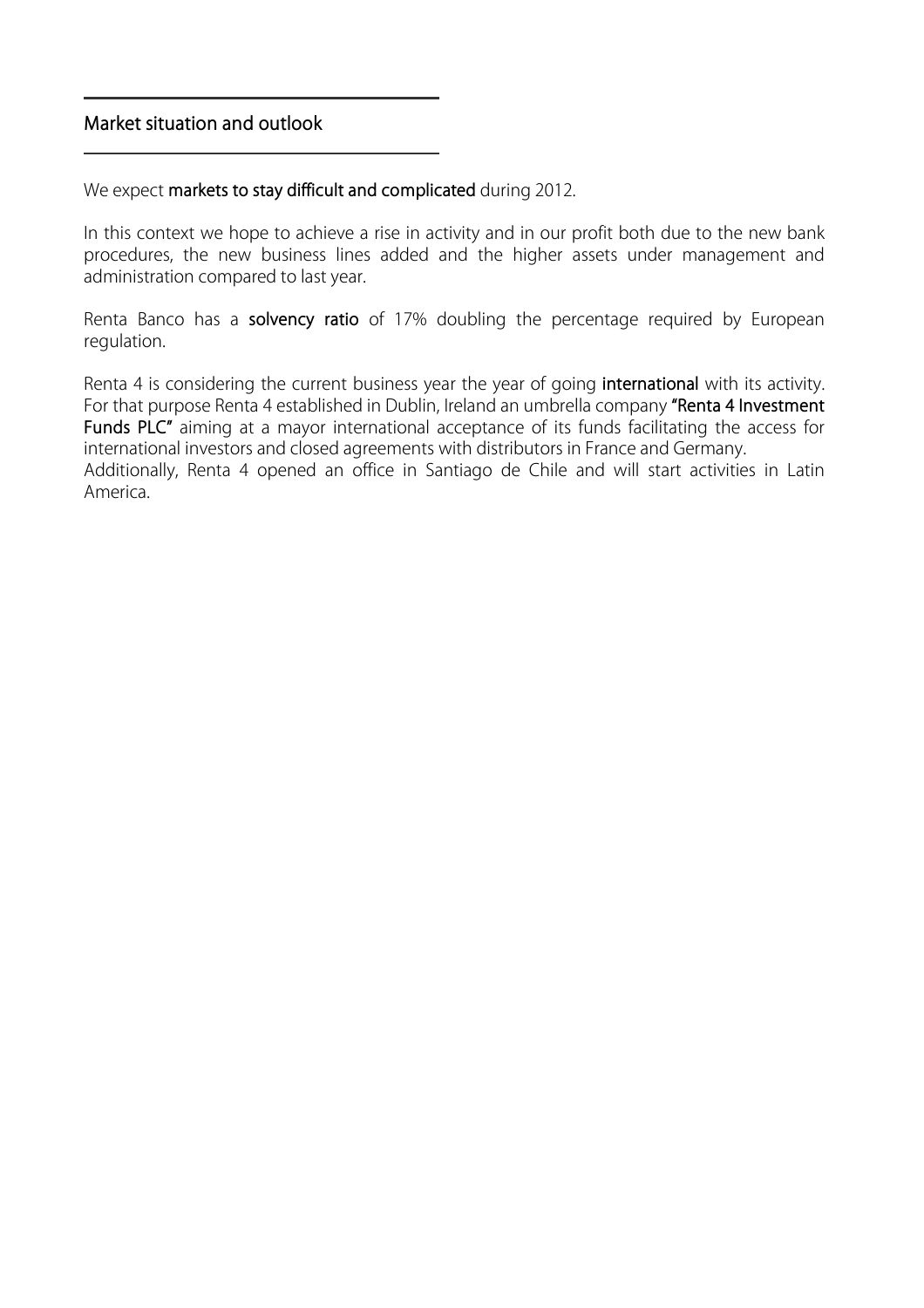## **Consolidated Balance Sheet**

**ASSETS 31/12/2011 31/12/2010**

| 1. Cash and balances with central banks                        | 1005 | 1,361   | 423     |
|----------------------------------------------------------------|------|---------|---------|
| 2. Financial assets held for trading                           | 1010 | 2,139   | 344     |
| 3. Other financial assets at fair value through profit or loss | 1015 |         |         |
| 4. Available-for-sale financial assets                         | 1020 | 38,543  | 31,700  |
| 5. Debt securities                                             | 1025 | 396,865 | 341,452 |
| 6. Held -to-maturity investments                               | 1030 |         |         |
| 7. Ajustes a activos financieros por macro-coberturas          | 1040 |         |         |
| 8. Hedging derivatives                                         | 1035 |         |         |
| 9. Non-current assets held for sale                            | 1080 |         |         |
| 10. Investments                                                | 1055 | 2.044   | 382     |
| a) Associates                                                  | 1056 | 2,044   | 382     |
| b) Jointly controlled entities                                 | 1057 |         |         |
| 11. Insurance contracts linked to pensions                     | 1065 |         |         |
| 12. Reinsurance assets                                         | 1066 |         |         |
| 13. Property and equipment:                                    | 1045 | 29,768  | 29,682  |
| a) For own use                                                 | 1046 | 25,754  | 25,667  |
| b) Investment properties                                       | 1047 | 4,014   | 4,015   |
| 14. Intangible assets:                                         | 1050 | 16,766  | 9,953   |
| a) Goodwill                                                    | 1051 | 15,291  | 8,939   |
| b) Otro intangible assets                                      | 1052 | 1.475   | 1,014   |
| 15. Tax assets                                                 | 1060 | 2.096   | 2,247   |
| a) Current                                                     | 1061 | 1,425   | 1,006   |
| b) Deferred                                                    | 1062 | 671     | 1,241   |
| 16. Other assets                                               | 1075 | 1,207   | 930     |
| <b>TOTAL ASSETS</b>                                            | 1100 | 490,789 | 417,113 |

**TOTAL EQUITY AND LIABILITIES 31/12/2011 31/12/2010**

| <b>TOTAL LIABILITIES</b>                                                               | 1166 | 421,707   | 354,528   |
|----------------------------------------------------------------------------------------|------|-----------|-----------|
| 1. Financial liabilities held for trading                                              | 1110 | 82        | 442       |
| 2. Other financial liabilities at fair value through profit or loss                    | 1115 |           |           |
| 3. Financial liabilities at amortized cost                                             | 1120 | 417,836   | 349,844   |
| 4. Changes in the fair value of hedged items in portfolio hedges of interest rate risk | 1135 |           |           |
| 5. Hedging derivatives                                                                 | 1130 |           |           |
| 6. Liabilities associated with non-current assets held for sale                        | 1165 |           |           |
| 7. Liabilities under insurance contracts                                               | 1149 |           |           |
| 8. Provisions                                                                          | 1140 | 440       | 250       |
| 9. Tax liabilities                                                                     | 1145 | 3,178     | 3,851     |
| a) Current                                                                             | 1146 | 1.934     | 2,669     |
| b) Deferred                                                                            | 1147 | 1,244     | 1,182     |
| 10. Fondo de la obra social (sólo Cajas de Ahorro y Cooperativas de crédito)           | 1150 |           |           |
| 11. Other liabilities                                                                  | 1155 | 171       | 141       |
| 12. Cash                                                                               | 1160 |           |           |
| <b>EQUITY</b>                                                                          | 1195 | 69,082    | 62,585    |
| <b>OWN FUNDS</b>                                                                       | 1180 | 69.492    | 64,344    |
| 1. Capital or endowment fund                                                           | 1171 | 18,312    | 16,277    |
| a) Issued capital                                                                      | 1161 | 18,312    | 16,277    |
| b) Less: uncalled capital                                                              | 1162 |           |           |
| 2. Share premium                                                                       | 1172 | 25,153    | 27,188    |
| 3. Reserves                                                                            | 1173 | 34,371    | 34,727    |
| 4. Other equity instruments                                                            | 1177 | 1,850     | 142       |
| 5. Less: Treasury shares                                                               | 1174 | $-12,860$ | $-16,269$ |
| 6. Profit (loss) attributable to the parent                                            | 1175 | 4,578     | 6,034     |
| 7. Less: Dividends and remuneration                                                    | 1176 | $-1,912$  | $-3,755$  |
| <b>VALUATION ADJUSTMENTS</b>                                                           | 1188 | $-1,505$  | $-2,867$  |
| TOTAL EQUITY ATTRIBUTABLE TO THE PARENT                                                | 1189 | 67,987    | 61,477    |
| <b>MINORITY INTERSTS</b>                                                               | 1193 | 1,095     | 1,108     |
| 1. Valuation adjustments                                                               | 1191 | 42        | 61        |